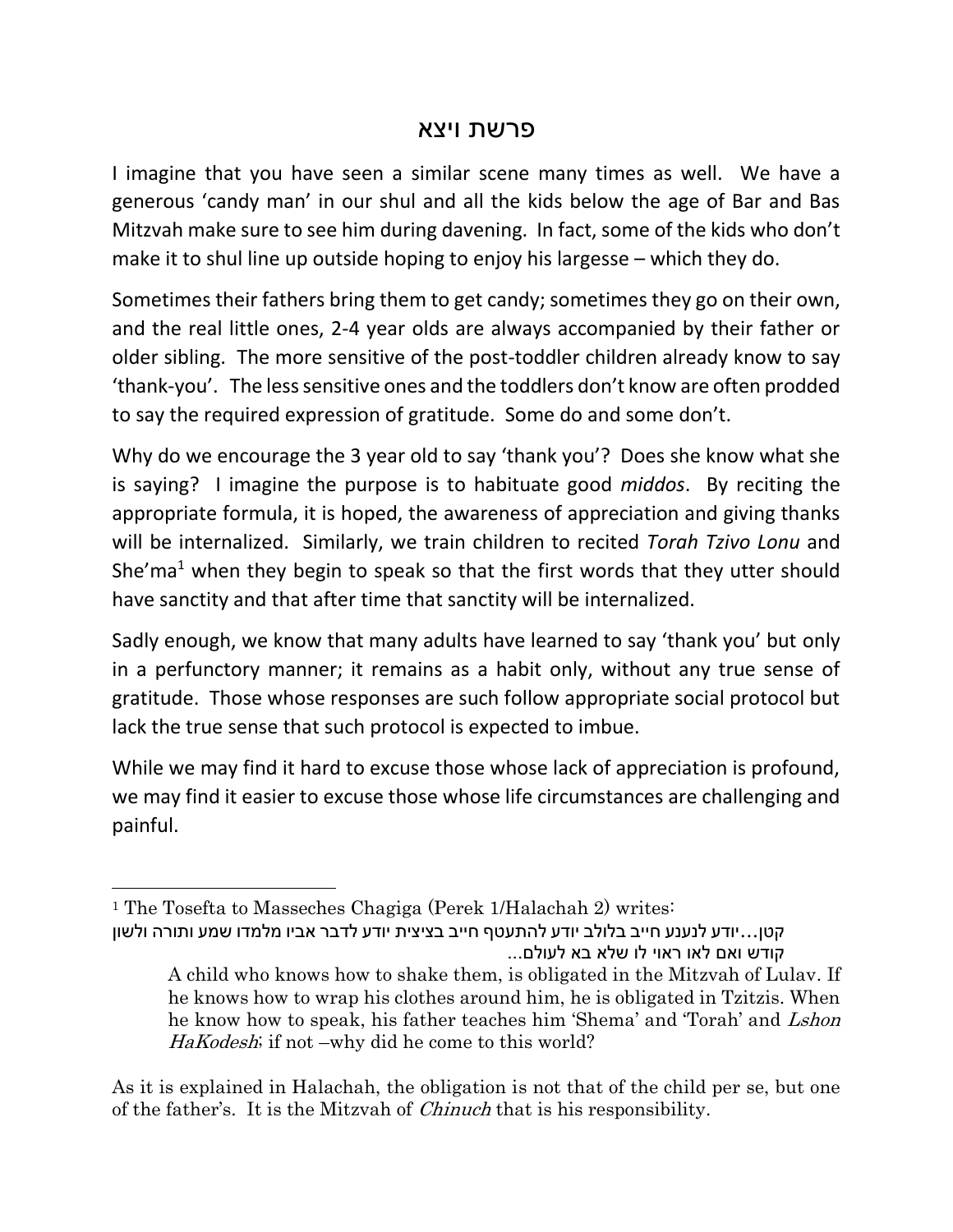We may know individuals whose personal history is fraught with unfortunate or even tragic circumstances, who see life as a replete with bitterness. We should be able to find place within ourselves so as not to be judgmental, rather sadly acknowledging the calamitous events that are so much of the lives of people who have had many misfortunes.

Is it possible for an individual to retrieve him or herself from such malaise? Can a person who time and time again suffers from situations that we all pray with utmost sincerity and *kavanah* that such should not to befall us, to extricate themselves from a most justified sense that there is nothing for which to be thankful?

Parshas Vayetze presents us with a lesson on this matter; a lesson to which behooves us all to attend.

The third of our Matriarchs was Leah *I'meinu*. From our first introduction to this young woman who was destined to be the person who would shape our people in so many ways, we understood that there were issues that beset her.

Leah I'meinu would shape our people as the mother of one-half of all the Shevatim. She would shape our people in holiness and Torah as she was the mother of Levi – the grandfather of Moshe Rabbenu and Aharon HaKohen, as well as Sh'muel HaNovi.

She would shape our nation as the mother of Yehuda, to whom the monarchy was given and from whom the everlasting dynasty of *Dovid HaMelech* stemmed.

However, when we first encounter her we know nothing of the above. Leah, the girl, possessed *bechira chofshis*, free-will just like the rest of us and if she wished, she could have thwarted G-d's plans but making herself unworthy of the future that awaited her.

When we consider the meaning of her name, Leah, the message is already one of concern.

Let us remember what Rashi taught us in Parshas Yisro when Moshe Rabbenu informed his father-in-law regarding the history of Israel. We read there (Sh'mos Perek 18/Posuk 8):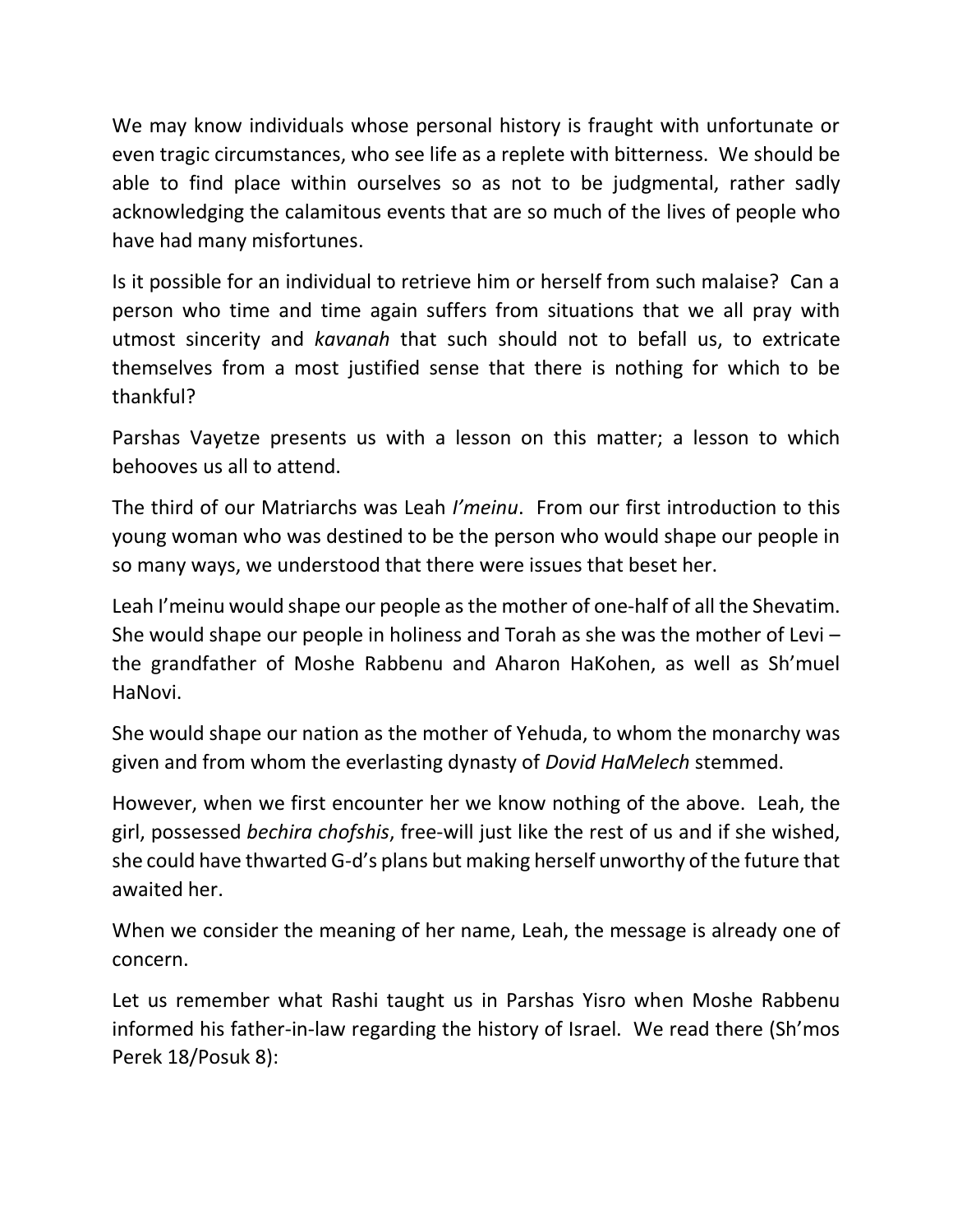וַיְסַפֶּר מֹשֶׁה לְחֹתָנוֹ אֶת כַּל אֲשֶׁר עַשָּׂה ה' לְפַרְעֹה וּלְמִצְרַיִם עַל אוֹדֹת יִשְׂרַאֵל אֶת כַּל ָהַתְּלָאַה אֲשֶׁר מְצָאַתַם בַּדֶּרֶךְ וַיַּצְלֵם ה':

Moshe told his father-in-law all that Hashem did to Par'o and to Egypt regarding Israel; all of the *travail* that found Israel on the way and that Hashem saved them.

Rashi understood that we may not be familiar with the word תלאה which we rendered as 'travail' and thus he comes to teach us its meaning. We read there:

התלאה - למ"ד אל"ף מן היסוד של התיבה והתי"ו הוא תיקון ויסוד הנופל ממנו לפרקים, וכן תרומה, תנופה, תקומה, תנואה:

The *shoresh* of the word is לא, the letter *tof*, is a prefix that enhances the root and sometimes does not appear with the shoresh. We find similar uses of root words that have a *tof* added to the shoresh to give it a particular meaning: *teruma*, *tenufa*, *tekuma*, *tenuah*.

It is obvious that the word לאה shares the basic letters of the root word לא.

In fact, we have encountered that root word in Parshas Vayera. When the inhabitants of Sedom wished to attack the guests of Lot, they were struck with blindness. What was the result of that affliction? The Torah writes (B'reishis Perek 19/Posuk 11):

וְ ֶׁאת ָּה ֲאנָּ ִשים ֲא ֶׁשר ֶׁפ ַתח ַה ַביִת ִהכּו ַב ַסנְוֵּ ִרים ִמ ָּקטֹן וְ ַעד ָּגדֹול וַיִ ְלאּו ִל ְמצֹא ַה ָּפ ַתח:

They smote the men who were at the opening of the house with blindness, from the young to the old; they wearied to find the opening.

In this context, the translation of 'wearied' is more fitting, but the message is the same. The people of Sedom wanted to break into Lot's home and they had only travail since they could not find their way in.

And then, in addition to her name which hints at travail, we find a brief description of her which would be unflattering in any case, and in the context here, is particularly non-complimentary.

We read in our Parsha (B'reishis Perek 29/P'sukim 16-17):

ּולְלָּבָּן ְש ֵּתי ָּבנֹות ֵּשם ַה ְגדָֹּלה ֵּלָאה וְ ֵּשם ַה ְק ַטנָּה ָּר ֵּחל: וְ ֵּעינֵּי ֵּלָאה ַרכֹות וְָּר ֵּחל ָּהיְ ָּתה יְ ַפת תַֹאר וִי ַפת ַמ ְר ֶׁאה: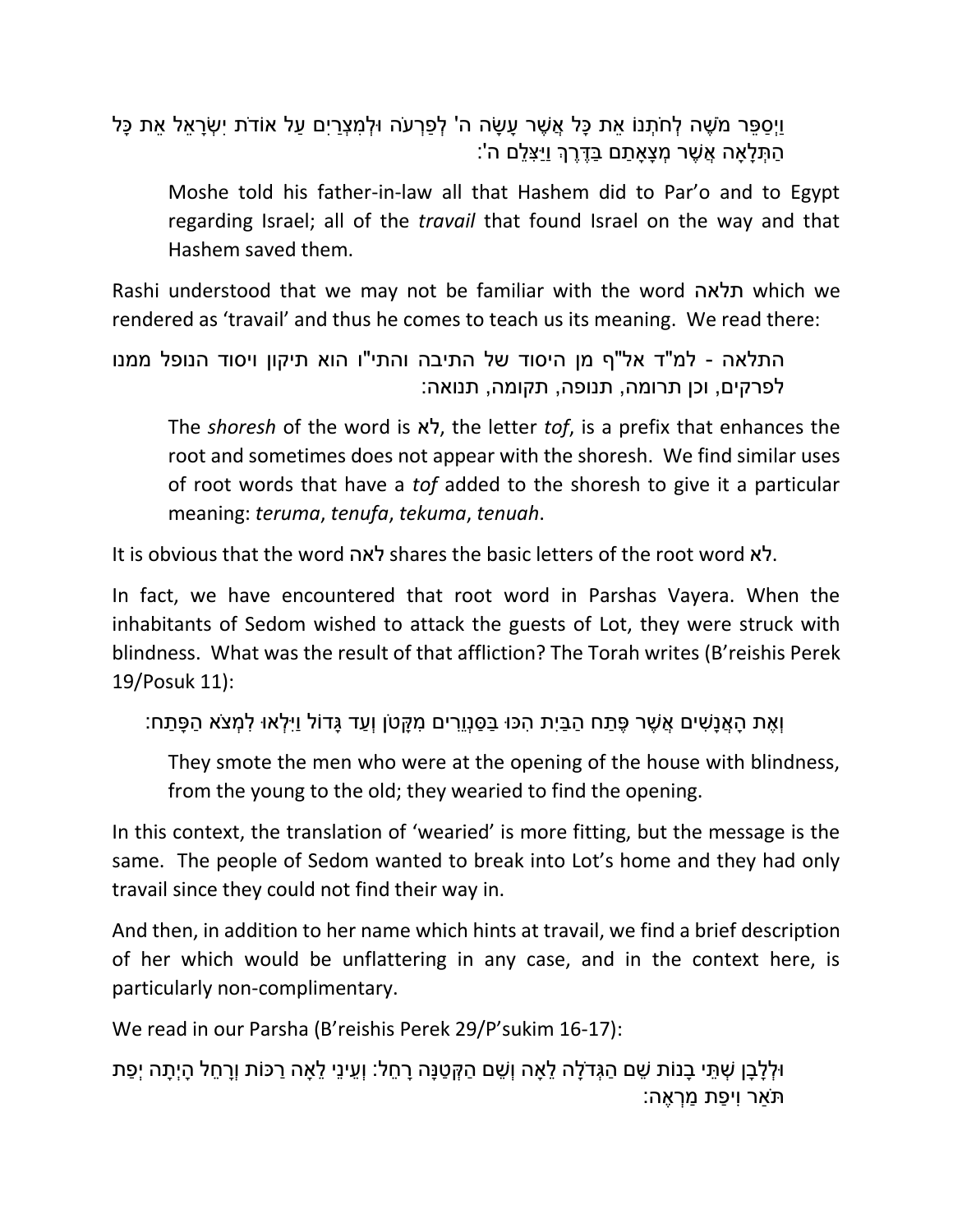Lovon had two daughters: the name of the oldest was Leah and the name of the youngest was Rochel. Leah's eyes were soft; Rochel was pretty in her appearance and pretty in her looks.

What is the meaning of 'soft eyes'? Rashi write there:

 $\overline{\phantom{a}}$ 

```
ועיני לאה רכות - שהיתה סבורה לעלות בגורלו של עשו ובוכה שהיו הכל אומרים 
    שני בנים לרבקה ושתי בנות ללבן, הגדולה לגדול והקטנה לקטן:
```
*Leah's eyes were soft* – Leah thought that it was her fate to be married to Eisav ad she cried because everyone said, 'Rivka has two sons and Lovon has two daughters – the older ones will marry each other and the younger ones will marry each other.'

Perhaps we would dare to call our grandmother<sup>2</sup> 'Sad Leah'. We certainly praise her for her sincerity and her ability to identify the evil of Eisav even if she grew up in the House of Lovon<sup>3</sup>. Nonetheless, her appearance was sorrowful.

Whether Kohanim, Levi'im or *B'nei Yehuda*, Leah was our direct ancestor.

<sup>3</sup> Leah I'meinu was not singular in her ability to recognize the evil of Eisav, despite being born in the House of Lovon. Rochel I'meinu shared that very same trait.

Later in out Parsha (Perek 30/Posuk 22), regarding the birth of Yosef, we read: וַיִּזְכֹּר אֵ...ל'קים אֶת רַחֶל וַיִּשְׁמַע אֵלֵיהָ אֱ...ל'קים וַיִּפְתַּח אֶת רַחְמַּהּ: G-d remembered Rochel and G-d listened to her and He opened her womb.

What did He remember? Rashi writes: ויזכר א...ל'קים את רחל -שהיתה מצירה שלא תעלה בגורלו של עשו שמא יגרשנה יעקב לפי שאין לה בנים, ואף עשו הרשע כך עלה בלבו כששמע שאין לה בנים. הוא שייסד הפייט )קרובות דראש השנה שחרית) האדמון כבט שלא חלה, צבה לקחתה לו ונתבהלה: G-d remembered Rochel – She was distressed that she should not be fated for Eisav – perhaps Yaakov would divorce her because she had no children.

The evil Eisav also thought as much when he heard that she did not have children. That is what the poet wrote in Shacharis of Rosh Hashanah:

The Red One saw that she had no birth pains; he wanted to take her and she was stunned.

<sup>2</sup> If we are not Kohanim or Levi'im, we should assume that we are from Shevet Yehuda which was the largest tribe that remained after the destruction of the Second Beis HaMikdosh.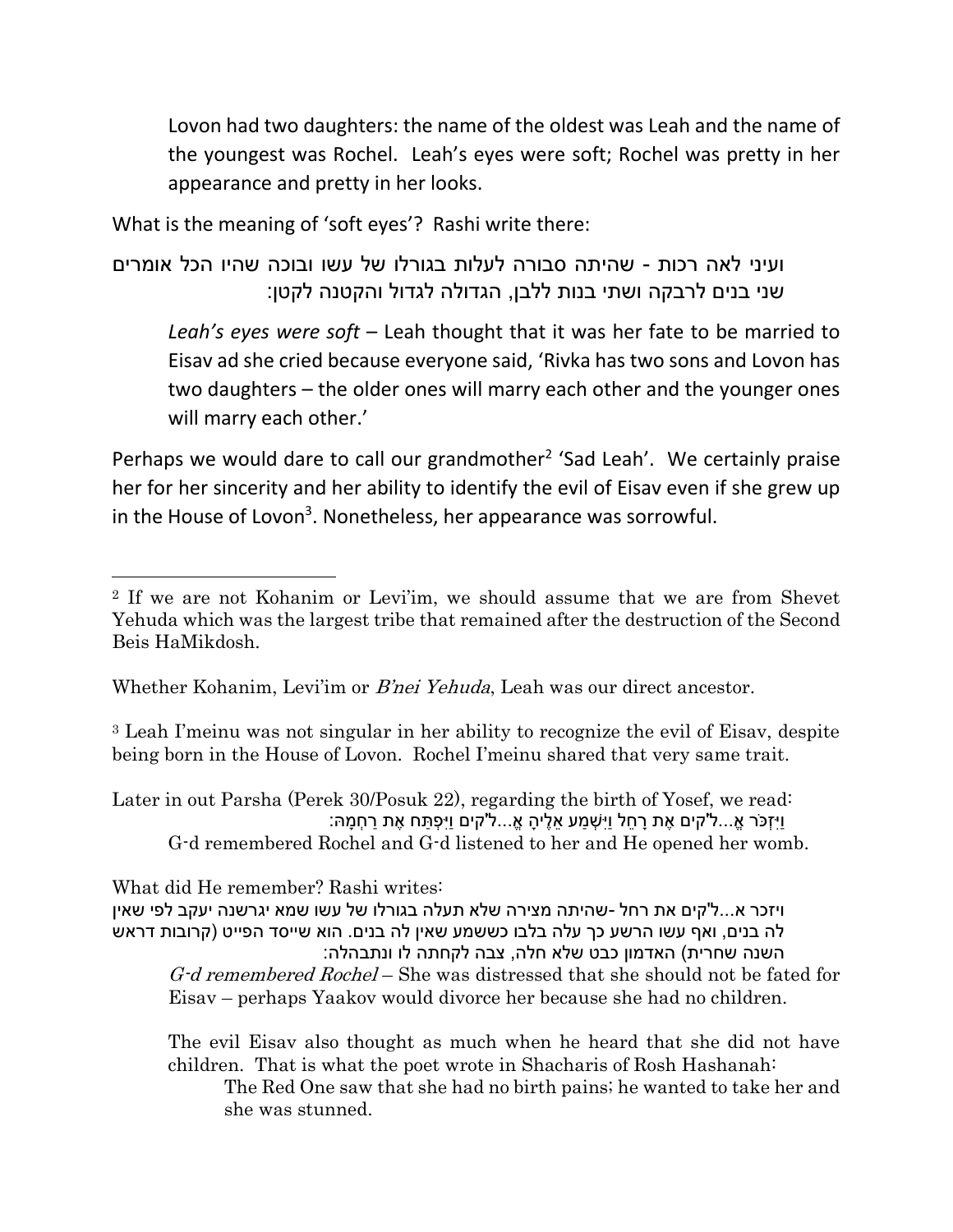And even though Lovon thwarted that possibility by giving her to Yaakov, Leah's woes were far from over.

Despite the heroism of Rachel I'meinu<sup>4</sup> that prevented Yaakov's very immediate discovery of Leah's identity, the morrow of the wedding and the weeks that followed could not have been pleasant for Leah.

Yaakov confronted Lovon (Perek 29/Posuk 25):

```
וַיְהִי בַבֹּקֵר וְהִנֵּה הוא לֵאה וַיֹּאמֶר אֶל לַבַן מַה זֹאת עַשִׂיתַ לִּי הֵלֹא בְרַחֵל עַבַדְתִּי עִמַּךְ
                                                                                     וְ ָּל ָּמה ִר ִמי ָּתנִי:
```
It was the morning and behold it was Leah and Yaakov said to Lovon, 'what is this that you did to me? I worked for Rochel for you; why did you cheat me?'

What ensued? We read the following verses (ibid. P'sukim 27-28, 30): ַּמְלֵּא שְׁבָעָ זֹאת וְנִתְּנָה לְךָ גַּם אֶת זֹאת בַּעֲבֹדָה אֲשֶׁר תַּעֲבֹד עִמַּדִי עוֹד שֶׁבַע שַׁנִים אֲחֻרוֹת: ַוּיַעשׂ יַעֱקֹב כּן וַיְמלֹא שָׁבַע זֹאת וּיִתֶּן לֹוֹ אֶת רַחל בּתּוֹ לֹוֹ לְאשׁה: ַיָּבֹא גַּם אֵל רַחֶל וַיֵּאֱהָב גַּם אֶת רַחֶל מְלֵּאַה וַיַּעֲבֹד עְמּוֹ עוֹד שֶׁבַע שַׁנִים אֲחֻרוֹת:

Lovon said, 'Complete this week and this one also will be given to you with the work that you will do for me during the following seven years. Yaakov did so; the week was completed and Lovon gave Rochel his daughter to Yaakov as a wife.

Yaakov lived with Rochel and he loved Rochel more than Leah and he worked with Lovon and additional seven years.

Rashi writes:

 $\overline{\phantom{a}}$ 

ויהי בבקר והנה היא לאה - אבל בלילה לא היתה לאה, לפי שמסר יעקב לרחל סימנים, וכשראתה רחל שמכניסין לו לאה אמרה עכשיו תכלם אחותי, עמדה ומסרה לה אותן סימנים: It was the morning and behold it was Leah – but in the night it wasn't Leah? This is because that Yaakov gave Rochel a code [so that Lovon could not cheat him] and when Rochel saw that Lovon was marrying off Leah, Rochel said, 'Now, my sister will be shamed.' Rochel took a stance and gave the code to Leah.

<sup>4</sup> We read in the Parsha (Perek 29/Posuk 25):

וַיְ ִהי ַבבֶֹׁקר וְ ִהנֵּה ִהוא ֵּלָאה וַיֹא ֶׁמר ֶׁאל ָּל ָּבן ַמה זֹאת ָּע ִשי ָּת ִלי ֲהֹלא ְבָּר ֵּחל ָּע ַב ְד ִתי ִע ָּמְך וְ ָּל ָּמה ִר ִמי ָּתנִי: It was the morning and behold it was Leah and Yaakov said to Lovon, 'what is this that you did to me? I worked for Rochel for you; why did you cheat me?'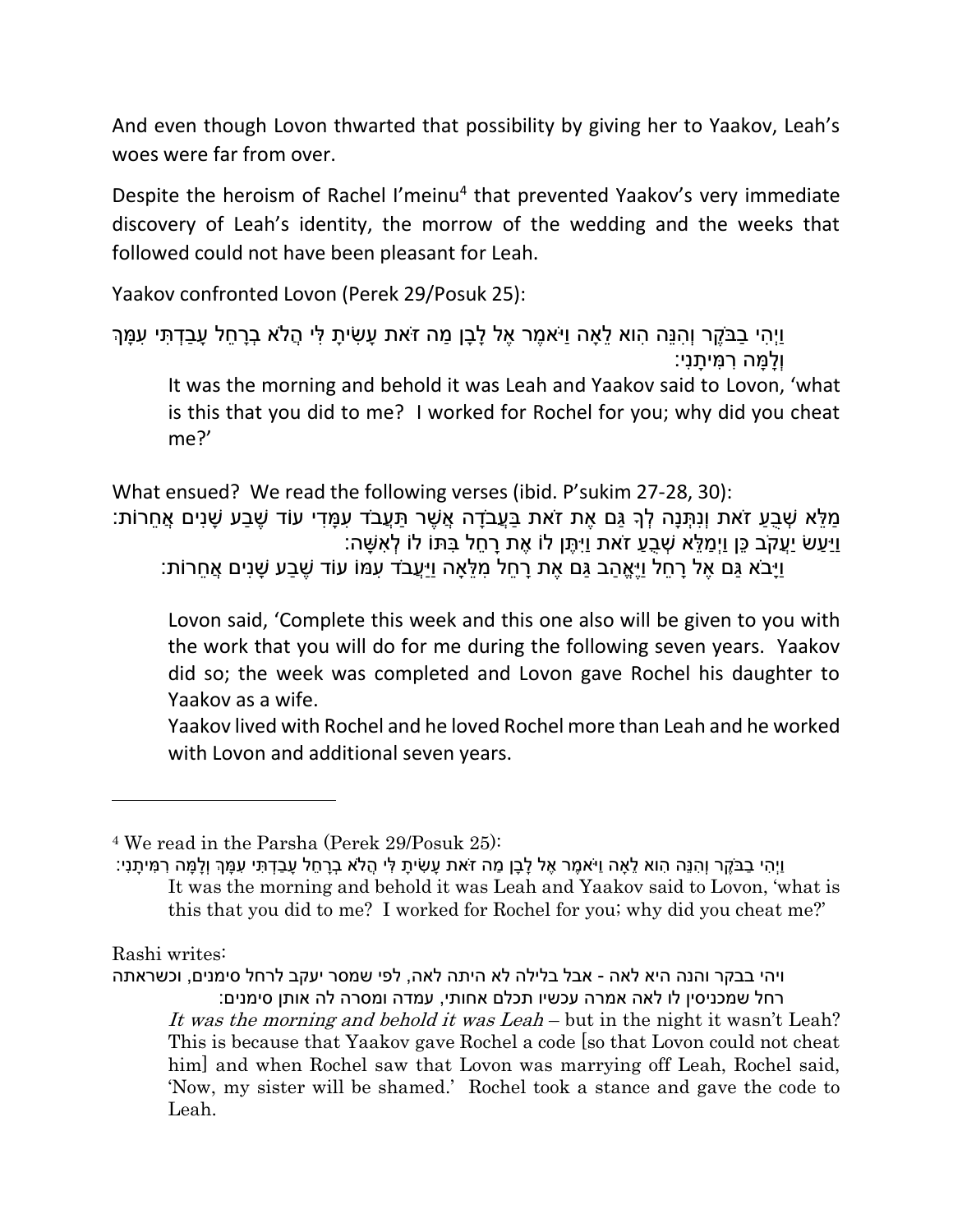We do not hear from Leah at this point but HaKodosh Boruch Hu knows her plight and thus we read in the continuation (P'sukim 31-32):

וַיַ ְרא ה' ִכי ְשנּוָאה ֵּלָאה וַיִ ְפ ַתח ֶׁאת ַר ְח ָּמּה וְָּר ֵּחל ֲע ָּקָּרה: וַ ַת ַהר ֵּלָאה וַ ֵּת ֶׁלד ֵּבן וַ ִת ְקָּרא ְשמֹו ְראּו ֵּבן ִכי ָא ְמָּרה ִכי ָּרָאה ה' ְב ָּענְיִי ִכי ַע ָּתה יֶׁ א ָּה ַבנִי ִאי ִשי:

Hashem saw that Leah was hated<sup>5</sup> and He opened her womb; Rochel was barren. Leah became pregnant and gave birth to a son and she called his name Reuven because she said, 'Because Hashem saw my affliction and now my man will love me'.

Leah was well aware of the aspirations of Yaakov Ovinu who knew that he would be the father of the twelve *Shevatim*. Rashi makes that clear in his commentary (Posuk 21) when he writes:

...הרי אני בן שמונים וארבע שנה ואימתי אעמיד שנים עשר שבטים...אלא להוליד תולדות אמר כן:

Yaakov said, 'I am already 84 years old – when will I establish the twelve tribes?' He spoke for the purpose of giving birth to his future generations<sup>6</sup>.

Therefore it was most reasonable that Leah I'meinu would expect a sea-change in Yaakov's attitude towards her. She expected Yaakov to love her, and that her status from 'hated' would be erased, because she, Leah, enabled Yaakov to become a Patriarch, not just *a* father.

l

שהיתה מתאוה ומחזרת להרבות שבטים: Leah desired and sought to increase the number of the tribes.

<sup>5</sup> See the commentary of Rav Shimshon Rafael Hirsch who writes that the 'hate' was not objective, but rather relative. That is the Torah is describing Yaakov's relationship with Leah relative to his relationship with Rochel.

Nonetheless, since the Torah chose to use the word 'hate', its message regarding the plight of Leah, or at least how she saw it, is most clear.

<sup>&</sup>lt;sup>6</sup> Leah I'meinu, as well, sought to make her contribution to the twelve *Shivtei Yisroel*, in addition to her own personal needs. Rashi teaches us that when he writes (B'reishis Perek 30/Posuk 17):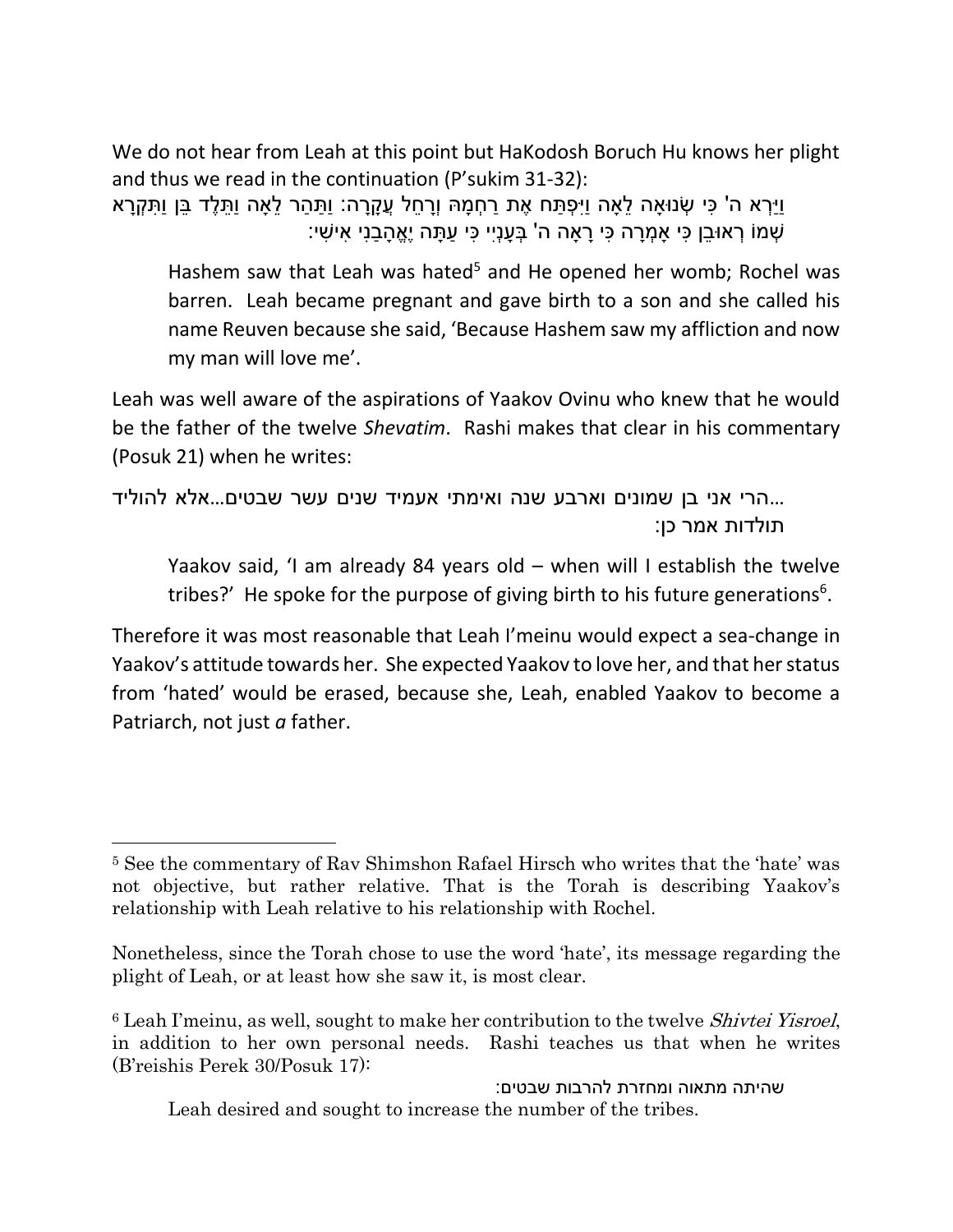However, the Torah intimates that there was no transformation. Thus we find that at the birth of her second son the name that Leah bestows upon him indicates that her plight remains the same. We read (ibid. Posuk 33):

```
וַ ַת ַהר עֹוד וַ ֵּת ֶׁלד ֵּבן וַתֹא ֶׁמר ִכי ָּש ַמע ה' ִכי ְשנּוָאה ָאנֹ ִכי וַיִ ֶׁתן ִלי ַגם ֶׁאת זֶׁה וַ ִת ְקָּרא ְשמֹו
                                                                                                      ִש ְמעֹון:
```
Leah conceived again and she gave birth to a son and she said, 'Because Hashem heard that I am hated and He gave me this son also and she called his name Shimon.'

It is worthwhile to note at this juncture that which may be unexpected.

Prior to the birth of her first son, *Hashem* saw that Leah was hated, as we read above. When she named that first son, Leah mentioned her *affliction* but did not mention being hated.

Now, at the birth of her second son she says that she is hated? Why does she mention this now and not earlier?

It may be that we are able to surmise that Leah did not immediately feel or understand the brunt of Yaakov's feelings in the aftermath of her wedding which was followed so soon by Yaakov's marriage to Rachel.

She certainly felt 'afflicted', as she said, but perhaps 'hated' was too strong of a term. Perhaps she felt, as she herself said, that when she would bring the desired progeny to her husband her affliction would cease.

Reuven was born and the affliction did not cease. At that time her perspective changed and she viewed herself as being hated!

Nonetheless, despite the strong emotions that Leah I'meinu expressed, her hope was not crushed. Thus we read at the birth of her third son (Posuk 34):

וַתַּהַר עוֹד וַתֶּלֵד בֵּן וַתֹּאמֶר עַתָּה הַפַּעַם יִלָּוֶה אִישִׁי אֵלַי כִּי יָלַדְתִּי לֹוֹ שְׁלֹשָׁה בָנִים עַל כֵּן ָּקָּרא ְשמֹו ֵּלוִי: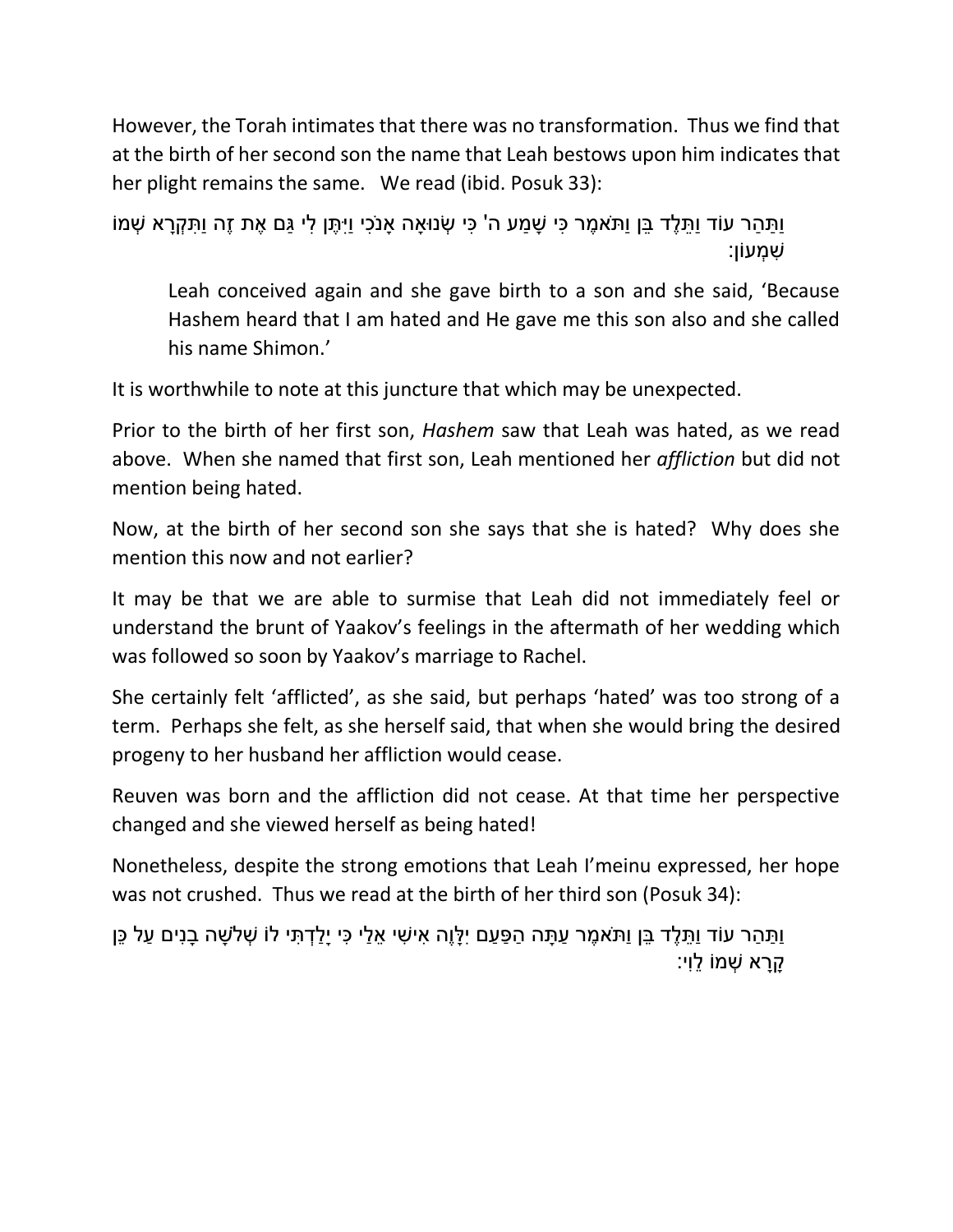She conceived again and gave birth to a son and she said, 'This time my man will be accompanied to me because I bore him three sons; therefore he<sup>7</sup> called his name Levi.'

We understand that Leah I'meinu still wanted Yaakov as her husband, but what did she mean by 'this time'?

Rashi explains:

הפעם ילוה אשי - לפי שהאמהות נביאות היו ויודעות ששנים עשר שבטים יוצאים מיעקב וארבע נשים ישא, אמרה מעתה אין לו פתחון פה עלי, שהרי נטלתי כל חלקי בבנים:

*This time my man will be accompanied to me* – because the Matriarchs were prophets and knew that twelve tribes would go out from Yaakov and that he would marry four wives. Leah said, 'Now he has no complaints against me because I have taken my share of sons.'

And, still, we have no indication of Leah sensing a change of heart regarding Yaakov's attitude towards her.

We know that Leah will bear more children. What do we expect from her as her hopes keeping getting dashed?

We read (Posuk 35):

 $\overline{\phantom{a}}$ 

ַּוְתַּהַר עוֹד וַתֶּלֶד בֵּן וַתֹּאמֶר הַפָּעַם אוֹדֵה אֶת ה' עַל כֵּן קַרְאה שְׁמוֹ יְהוּדַה וַתַּעֲמֹד מִלֶּדֶת:

She conceived again and bore a son and she said, 'this time I will thank Hashem'; therefore she called his name Yehuda and she ceased giving birth.

What was the reason for this name? Rashi writes:

<sup>7</sup> The implication that he, Yaakov, gave Levi such a name. It is implausible that he would give such a name with the symbolism that Leah assigned to it. And thus, we learn Rashi:

קרא שמו לוי - תמהתי שבכולם כתיב ותקרא, וזה כתב בו קרא, ויש מדרש אגדה באלה הדברים רבה ששלח הקדוש ברוך הוא גבריאל והביאו לפניו וקרא לו שם זה He called his name  $-$  It is questionable. For all of the other sons it is written 'she called his name' and here it says 'he called his name'? The Midrash Rabbah in Sefer D'vorim writes that Hashem sent the Angel Gavriel who brought Levi before G-d and He gave him that name.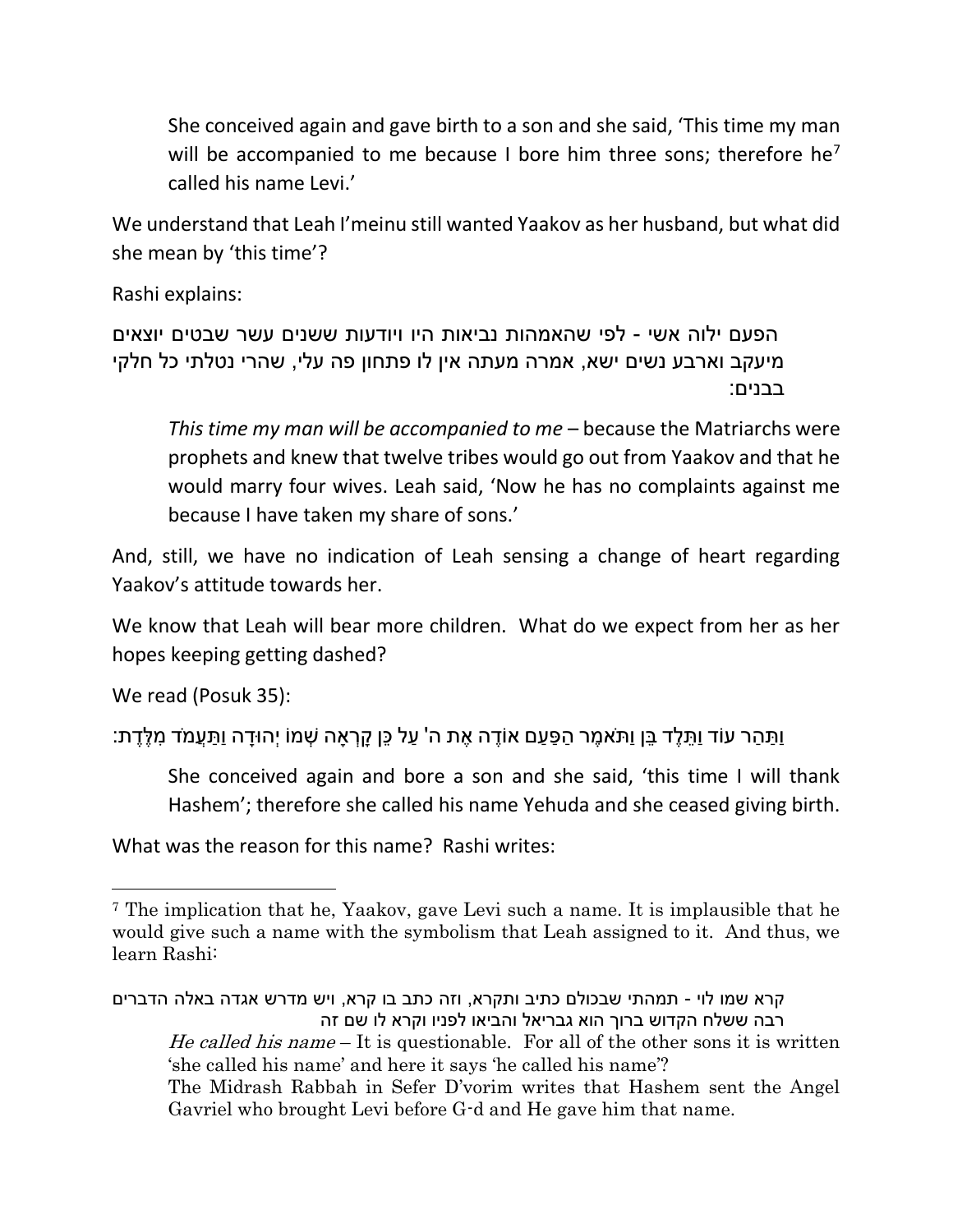## הפעם אודה - שנטלתי יותר מחלקי, מעתה יש לי להודות:

This time I will give thanks - I have taken more than my share<sup>8</sup>; from this I must give thanks.

Certainly this expression of thanks is worthy of appreciation and admiration. Amidst her sorrow, Leah does not forget that she must express her gratitude to HaKodosh Boruch Hu and names this new son, the one who makes her more than 'average', Yehuda as an expression of that gratitude.

What now follows becomes the test that we are privy to observe. Was the thanks that Leah gave now, as sincere as it certainly was, a momentary respite from her woes or did it signal a new pattern in her outlook?

When we see the names of the sons that her maidservant will bear and the names of the final two sons that she herself bore we will have a pathway to answer that question.

As we read, Leah ceased to bear children. Following the example of Sarah I'meinu and Leah's sister Rochel, Leah also gave her maidservant to Yaakov Ovinu. We read (Perek 30/P'sukim 9-13):

וַ ֵּתֶׁרא ֵּלָאה ִכי ָּע ְמָּדה ִמ ֶׁל ֶׁדת וַ ִת ַקח ֶׁאת ִז ְל ָּפה ִש ְפ ָּח ָּתּה וַ ִת ֵּתן אָֹּתּה ְליֲַעקֹב ְל ִא ָּשה: וַ ֵּת ֶׁלד ַזְלְּפָּה שִׁפָּחת לִאה לְיַעֱקֹב ַבּן: וִתֹּאמֶר לִאה ִבּא גִד וִתַּקְרָא אֶת שָׁמוֹ גִּד: וִתְּלֵד זִלְפָּה ּשִׁפְּחַת לֵאָה בֵּן שֵׁנִי לְיַעֲקֹב: וַתֹּאמֶר לֵאָה בְּאָשְׁרִי כִּי אִשְׁרוּנִי בָּנוֹת וַתִּקְרָא אֶת שְׁמוֹ ָּא ֵּשר:

Leah saw that she ceased to give birth and she took her maidservant Zilpoh and she gave her to Yaakov as a wife. Zilpoh, the maidservant of Yaakov, bore a son for Yaakov. Leah said, 'Good fortune has come' and she called his name *Gad*. Zilpoh, the maidservant of Yaakov, bore a second son for Yaakov. Leah said, 'With my happiness, because Hashem made me the happy one of the women'; she called his name Osher.

How truly positive are these names that Leah I'meinu gave to these children. Certainly they are in consonance with the thanks that was inherent in her naming of Yehuda.

 $\overline{\phantom{a}}$ 

<sup>8</sup> An equal distribution of children would give three sons to each of the four wives. Leah now has four sons, more than her expected share.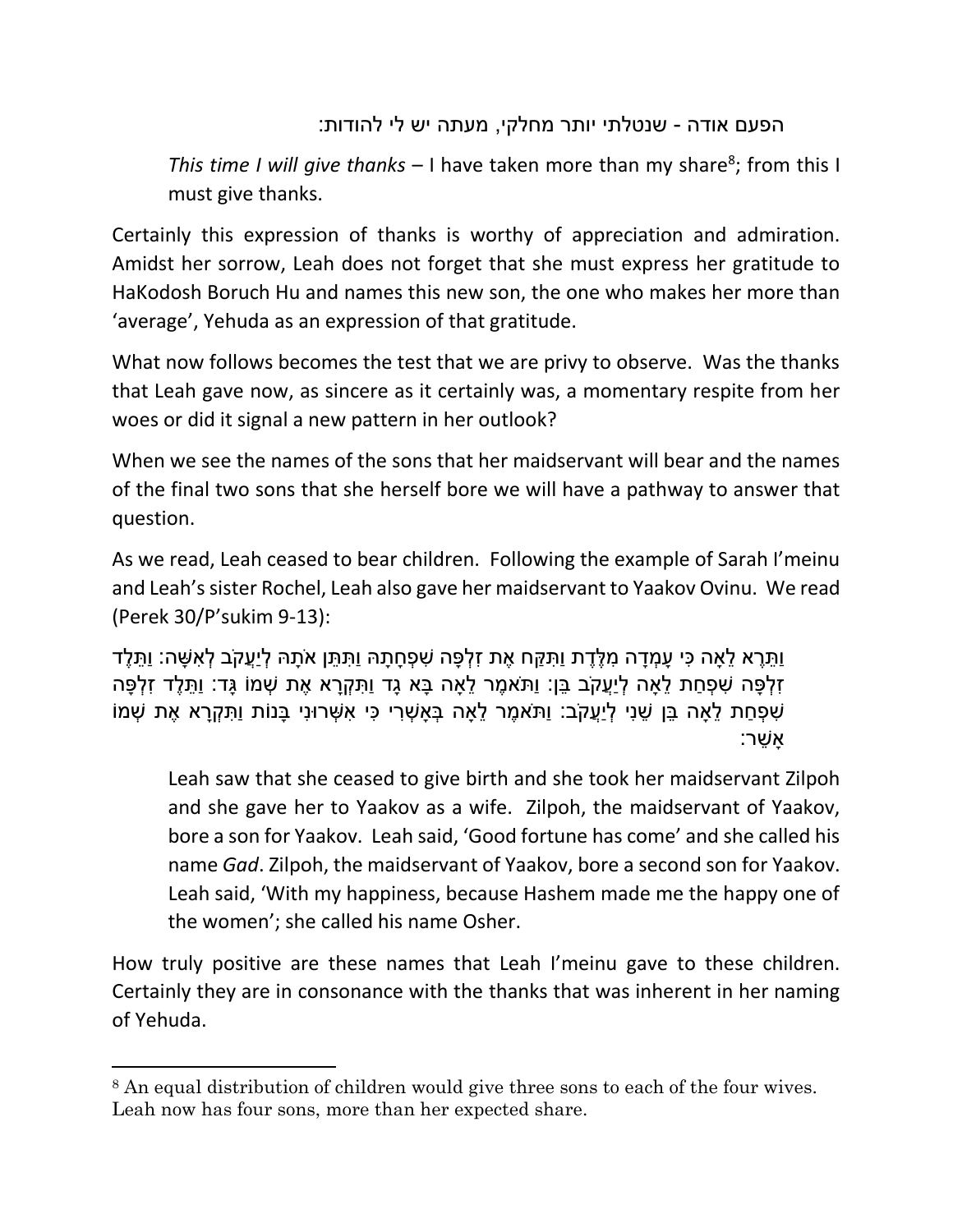Does this mean, though, that there was a significant change in the attitude that Leah possessed? Is she now past the grief and suffering that she felt, even if the objective situation has not changed?

It would seem precipitous to come to such a conclusion at this point. After all, it would make no sense for Leah to utter a prayer at the naming of these children for her husband to become closer to her. She did not bear these children. Perhaps she was a catalyst in some sense for their birth, but there was no logical reason to assume that the spousal relationship of Yaakov and Leah would be repaired because some other woman gave birth to his children.

Therefore, the gratitude and happiness that Leah expresses in the naming of *Gad* and *Osher*, as praiseworthy as it is, does not conclusively teach that her attitude has changed.

But, there remains room for our continued investigation. Leah was yet to give birth to two more sons.

We read (ibid. P'sukim 17-20):

וַיִּשְׁמַע אֶ...ל'קים אֶל לֹאה וַתַּהר וַתַּלֵד לְיַעֱקֹב ַבּן חֱמִישִׁי: וַתֹּאמֶר לֹאה נַתן אֶ...ל'קים ּשָׂכָרי אֲשֶׁר נַתִּתִּי שַׁפְחַתִּי לְאישִׁי וַתִּקְרָא שָׁמוֹ יִשְׂשְׁכָּר: וִתָּהר עוֹד לַאה וִתְּלֶד בַּן שִׁשִּׁי ֹלְיַעֲקֹב: וַתֹּאמֶר לֵאַה זְבָדַנִי אֵ...ל'קים אֹתִי זֶבֶד טוֹב הַפָּעַם יִזְבְּלֵנִי אִישִׁי כִּי יַלַדְתִּי לֹוֹ ִש ָּשה ָּבנִים וַ ִת ְקָּרא ֶׁאת ְשמֹו ְזֻבלּון:

G-d heard Leah and conceived and she bore a fifth son to Yaakov. Leah said, 'G-d gave my reward that I gave my handmaiden to my man. She called his name Yissochor.

Leah conceived again and she bore a sixth son for Yaakov. Leah said, 'G-d has provided for me a good provision, this time my man will make his abode with me because I bore him six sons'; she called his name *Zevulun*.

If we would have had only the name of Yissochor we might have concluded that Leah had totally emerged from her sense of grief and suffering and her focus had changed.

However, the birth of her final son, Zevulun, returns us to the phenomena we witnessed with the birth of her first three children – a longing for her husband to establish the relationship she desired with her.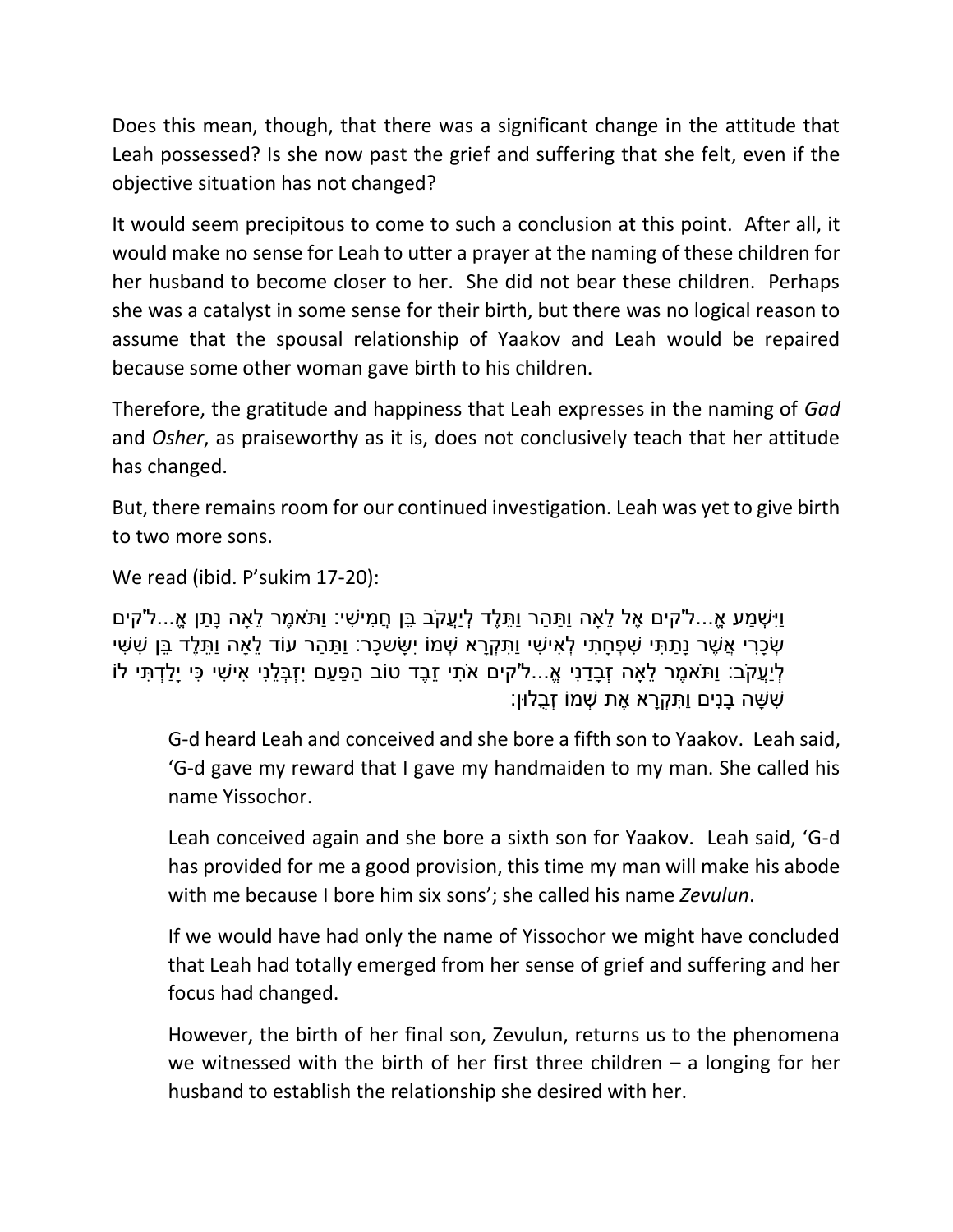And we know that was not to be.

When Yaakov was ready to leave the House of Lovon, he consulted with both of his wives.

We read later in our Parsha (Perek 31/Posuk 4) the summons that Yaakov sent:

## וַיִ ְש ַלח יֲַעקֹב וַיִ ְקָּרא ְלָּר ֵּחל ּו ְל ֵּלָאה ַה ָּשֶׁדה ֶׁאל צֹאנֹו:

Yaakov sent and he called Rochel and Leah to him to the field, to his sheep.

Rashi writes:

ויקרא לרחל וללאה - לרחל תחלה ואחר כך ללאה שהיא היתה עיקר הבית, שבשבילה נזדווג יעקב עם לבן, ואף בניה של לאה מודים בדבר, שהרי בועז ובית דינו משבט יהודה אומרים (רות ד/יא<sup>9</sup>) כרחל וכלאה אשר בנו שתיהם וגו', הקדימו רחל ללאה:

*He called to Rochel and to Leah* – He called to Rochel first and afterwards to Leah because Rochel was the more fundamental part of Yaakov's household because it was because of her that he became connected to Lovon.

Even Leah's children agreed to this formulation because Boaz and his court were from *Shevet Yehuda* and they said, 'like Rochel and Leah who both built' – [even] *they* named Rochel before Leah.

Let us now analyze the situation. How are we to view the thanks that Leah gave to Hashem at the birth of Yehuda? Was that thanks an exception to her overall attitude, an attitude that we was given expression with the birth of her first three sons and then again with the birth of her sixth and final son?

Was the thanks that she offered with Yehuda's birth and that of Yissochor momentary diversions from her overall outlook on life?

Beis Lechem.

l

<sup>&</sup>lt;sup>9</sup> The entire verse reads:

וַיֹּאמִרוּ כַּל הַעַם אֲשֶׁר בַּשָּׁעַר וְהַזְּקֵנִים עֵדִים יְתֵּן ה' אֶת הַאִשָּׁה הַבָּאַה אֶל בֵּיתֵךְ כָּרַחֶל וּכְלֵאַה אֲשֶׁר ָּבְּנוּ שָׁתֵּיהֶם אֶת בֵּית יִשְׂרָאֵל וַעֲשֶׂה חַיָּל בְּאֶפָרָתָה וּקְרָא שֶׁם בְּבֵית לַחֵם: All the people who were at the gate and the elders said, 'Witnesses'! May Hashem give this woman who is coming into your home like Rochel and Leah who both built the House of Israel; do valiantly in Efros and call out a name in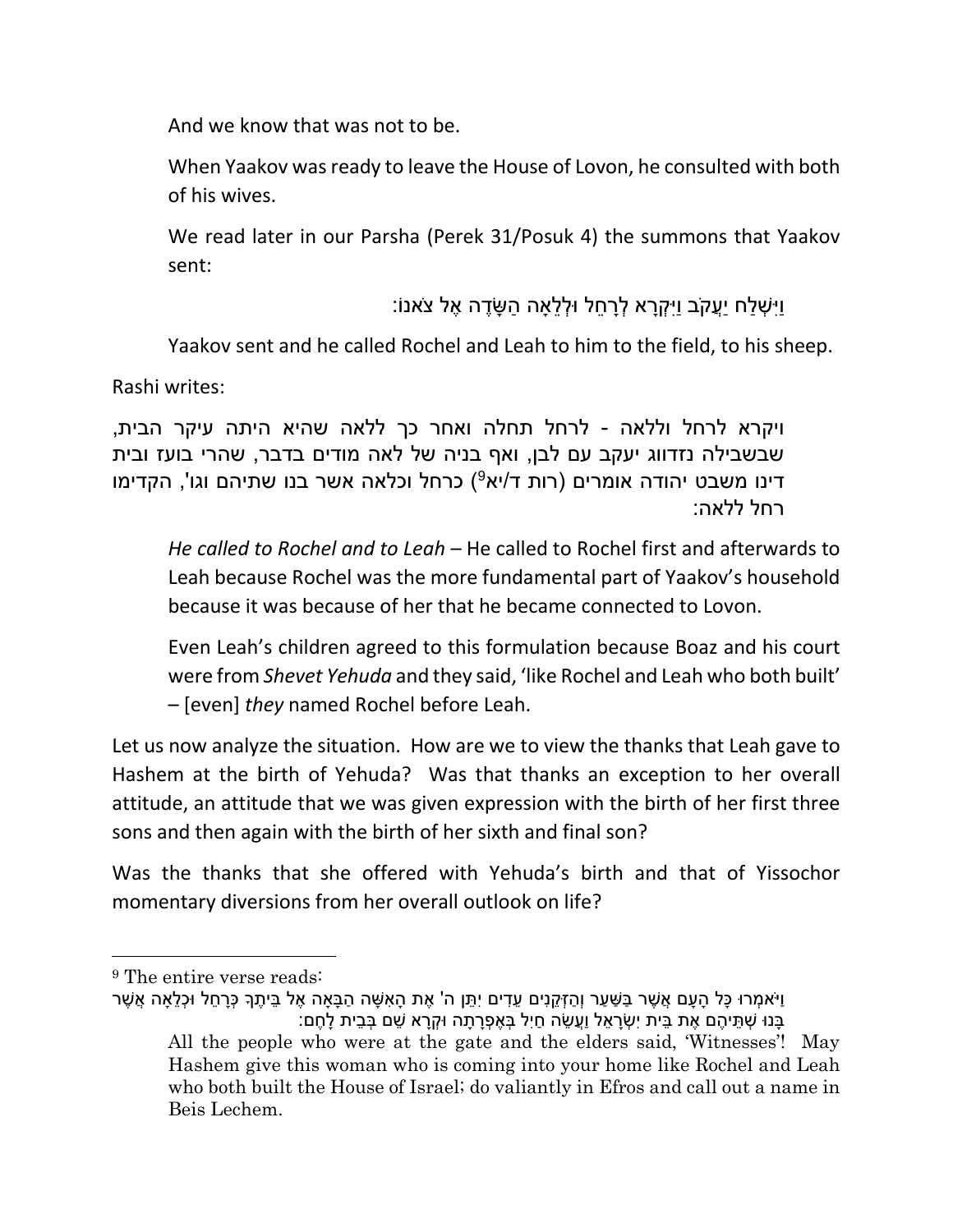Let us see one more episode in the life of Leah and bring that into our awareness before attempting to have a grasp of an entire picture of that Matriarch.

The Posuk (21) immediately following the birth of Zevulun reads:

וְַא ַחר יָּ ְל ָּדה ַבת וַ ִת ְקָּרא ֶׁאת ְש ָּמּה ִדינָּה:

And afterwards Leah gave birth to a daughter and she called her name Dina.

Rashi writes:

 $\overline{\phantom{a}}$ 

דינה - פירשו רבותינו שדנה לאה דין בעצמה אם זה זכר לא תהא רחל אחותי כאחת השפחות, והתפללה עליו ונהפך לנקבה:

*Dina* – [The name Dina is related to *dan*, meaning 'judging.] Our Rabbis explained that Leah had a personal and internal debate. She thought to herself, 'If this baby will be a male, my sister Rochel will be even less than the maidservants [who already had two sons each and thus it would be possible for Rochel to have only one son at the most]. She prayed and the fetus turned to a female<sup>10</sup>.

Leah is heroic. With the birth of four of her six sons, at least, she continued to hope and strive to intensify her relationship with her husband Yaakov. It does not appear that that hope and those efforts diminished at all throughout the years, as we saw at the birth of Zevulun.

Evidently, now, Leah was pregnant with a son. Her legacy could have been even greater, placing Rochel on the lowest rung of the wives of Yaakov.

What did she say? She said, 'my *sister* Rochel'. Leah's sense of sisterhood was the decisive factor in her internal debate and dialogue and that sense overcame her most evident sense of being treated unfairly.

And that allows us to reach a conclusion about Leah I'meinu.

If all of her concerns would have been behind her, out of her consciousness, after the birth of Yehuda, we would have still admired Leah greatly. She was a great person.

<sup>10</sup> There is ample discussion about this phenomenon in earlier and contemporary writings.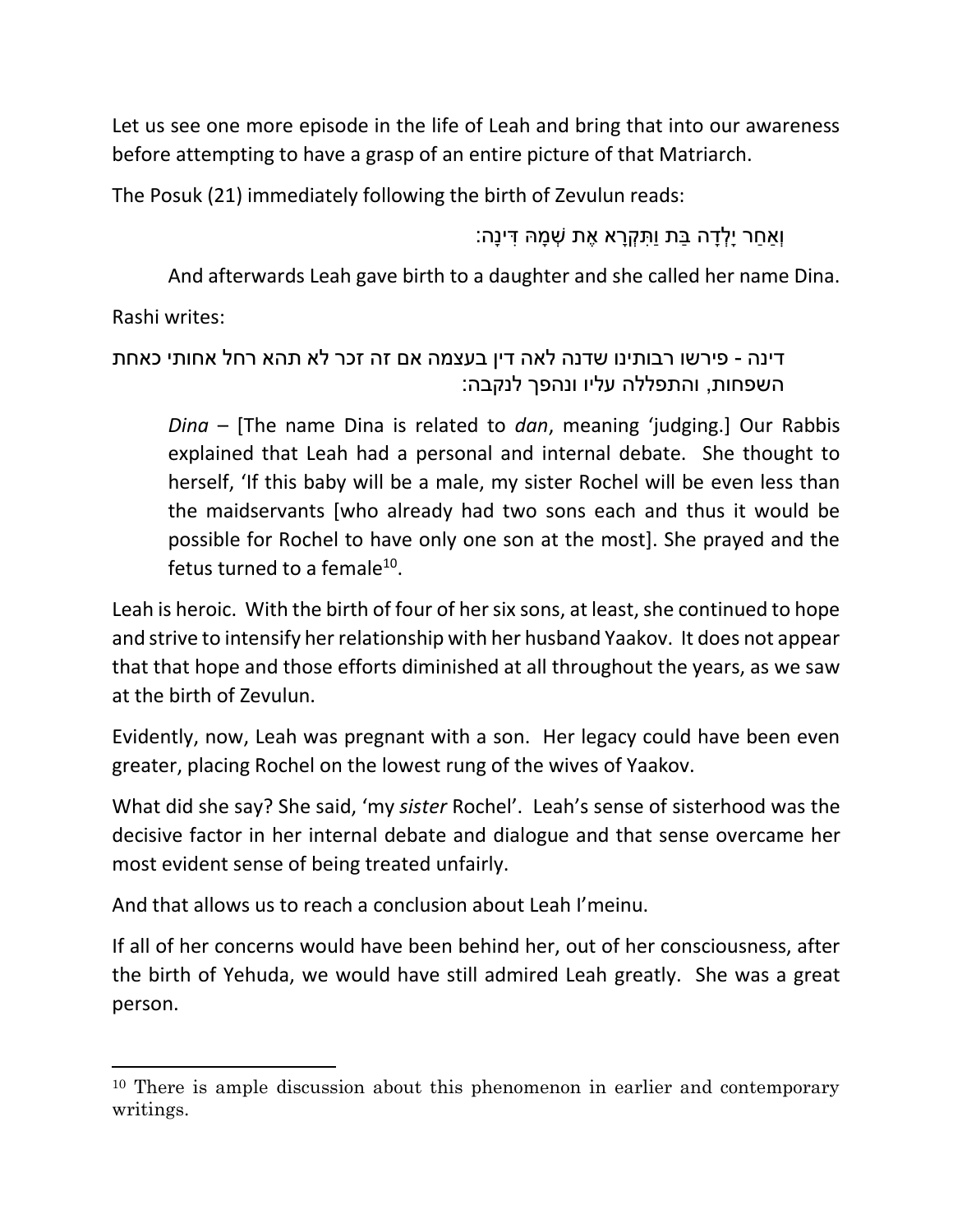But now that we have seen that she had to have an inner debate because she still felt the side of the argument that would tell her to give birth to this male child that the Ribbono Shel Olom made male. All she had to do was to let nature take its course and after nine months she could legitimately and honestly claim that the birth of whom would be her seventh son was an Act of G-d. She could have truthfully claimed that it was the Divine Will.

But she didn't.

In any case her action would have been one of immeasurable heroism.

But now that we know that the conflict remained real and palpable and its vitality had not lessened, her act of heroism looms so much larger.

In fact, the pregnancy with Dina was a *nisayon* – a test that G-d presented Leah. Ramban (B'reishis Perek 22/Posuk 1) teaches that at the ultimate *nisayon*, that of Akeidas Yitzchak, the Divine test is given so that the one who is being tested can know his or her strengths and not be afraid to exercise them when the need arises.

We read (Tehillim Perek 11/Posuk 5):

ֿה' צַדִּיק יִבְחָן וְרָשָׁע וְאֹהֶב חָמָס שָׂנְאַה נַפְשׁוֹ:

Hashem gives a test to the righteous person; His Soul hates the wicked and the one who loves violence.

At times, we may push back when we are told to emulate the great people of our nation.

Who has not heard the true stories that regale the unmatched holiness and goodness of our contemporary righteous individuals?

So often do their accomplishments seem out of reach to us, beyond our grasp and their stories are resigned to just that – stories that we may feel have little relevance to us.

When we have now learned *Parshas Leah* and have identified with her and her feelings of rejection, loneliness and even hatred; that empathy is not difficult to reach. We can now begin to appreciate her courage and integrity at the time of the conception of Dina and relate to her internal struggle because, undoubtedly, we have the very same ones.